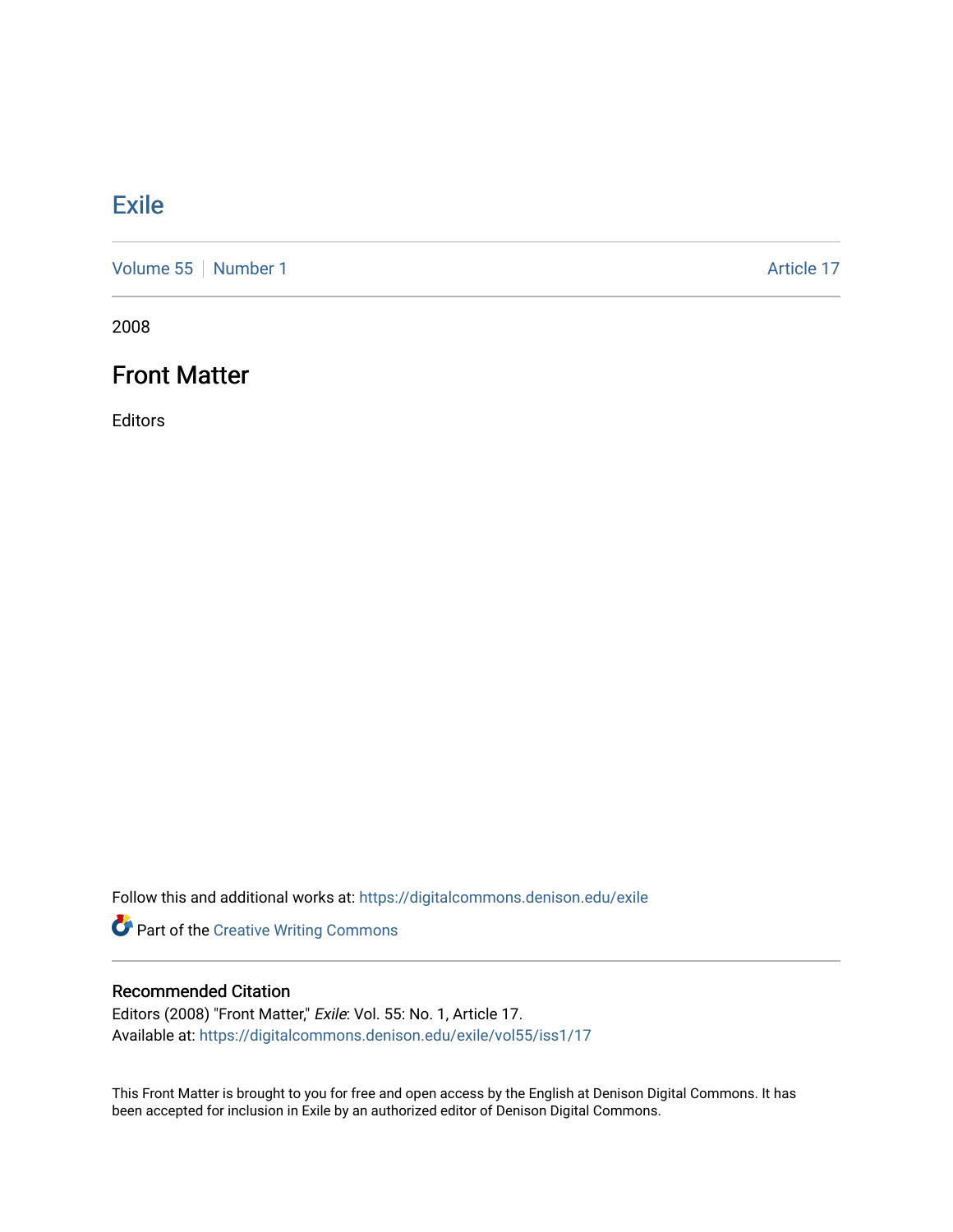# **EXILE**

## Denison University's Literary Magazine

52nd Year 2008-2009 Issue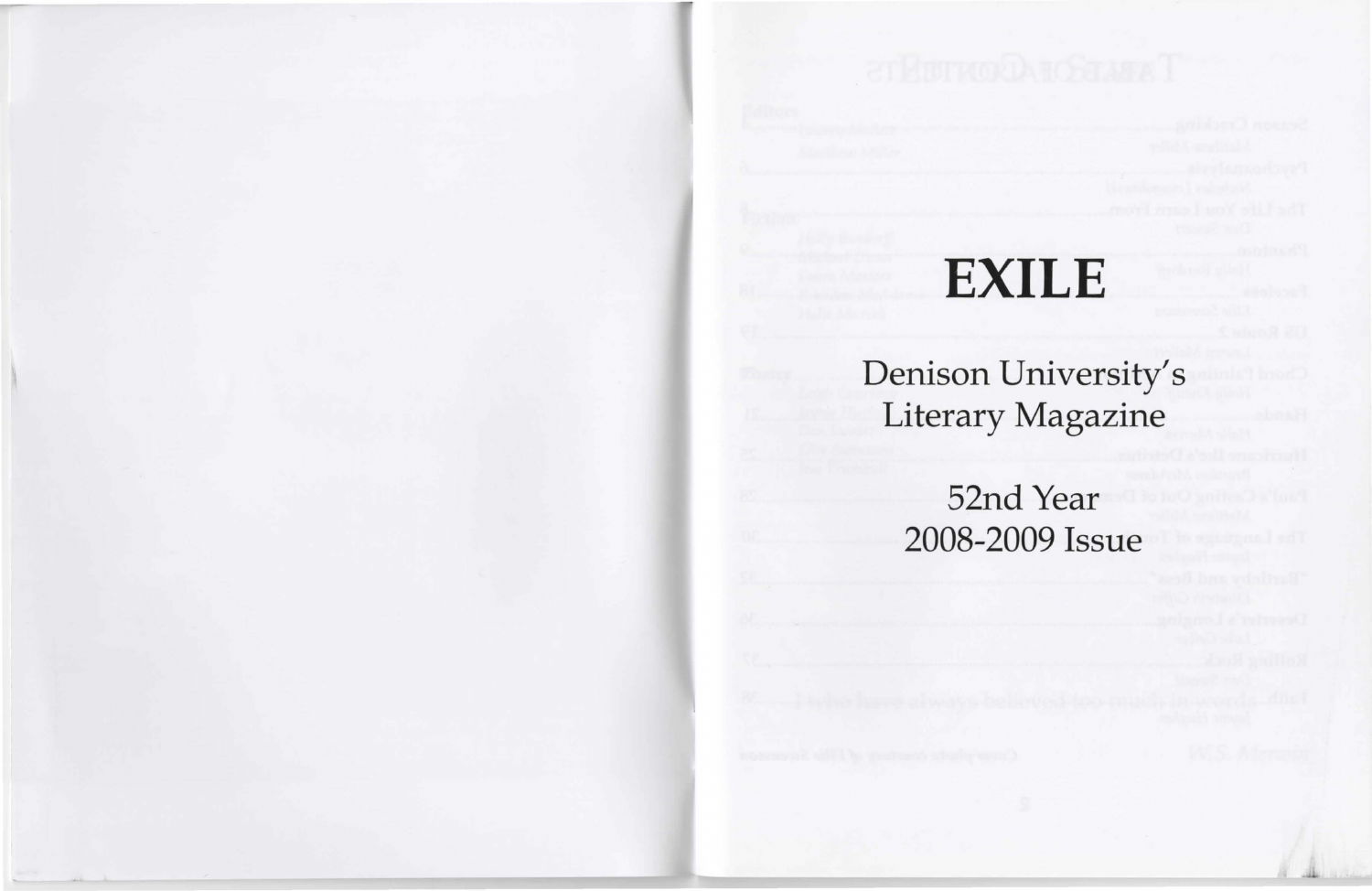# TABLE OF CONTENTS

| Matthew Miller         |     |
|------------------------|-----|
|                        |     |
| Nicholas Lewandowski   |     |
|                        |     |
| Dan Sweatt             |     |
|                        |     |
| Holly Burdorff         |     |
|                        |     |
| Ellie Swensson         |     |
|                        |     |
| Lauren Mallett         |     |
|                        | .20 |
| Holly Knouff           |     |
|                        |     |
| Halle Murcek           |     |
|                        | .25 |
| <b>Brandon McAdams</b> |     |
|                        |     |
| Matthew Miller         |     |
|                        |     |
| Jayme Hughes           |     |
|                        |     |
| Elisabeth Giffin       |     |
|                        |     |
| Luke Gelber            |     |
|                        |     |
| Dan Sweatt             |     |
|                        | .38 |
| Jayme Hughes           |     |

*Cover photo courtesy of Ellie Swensson*